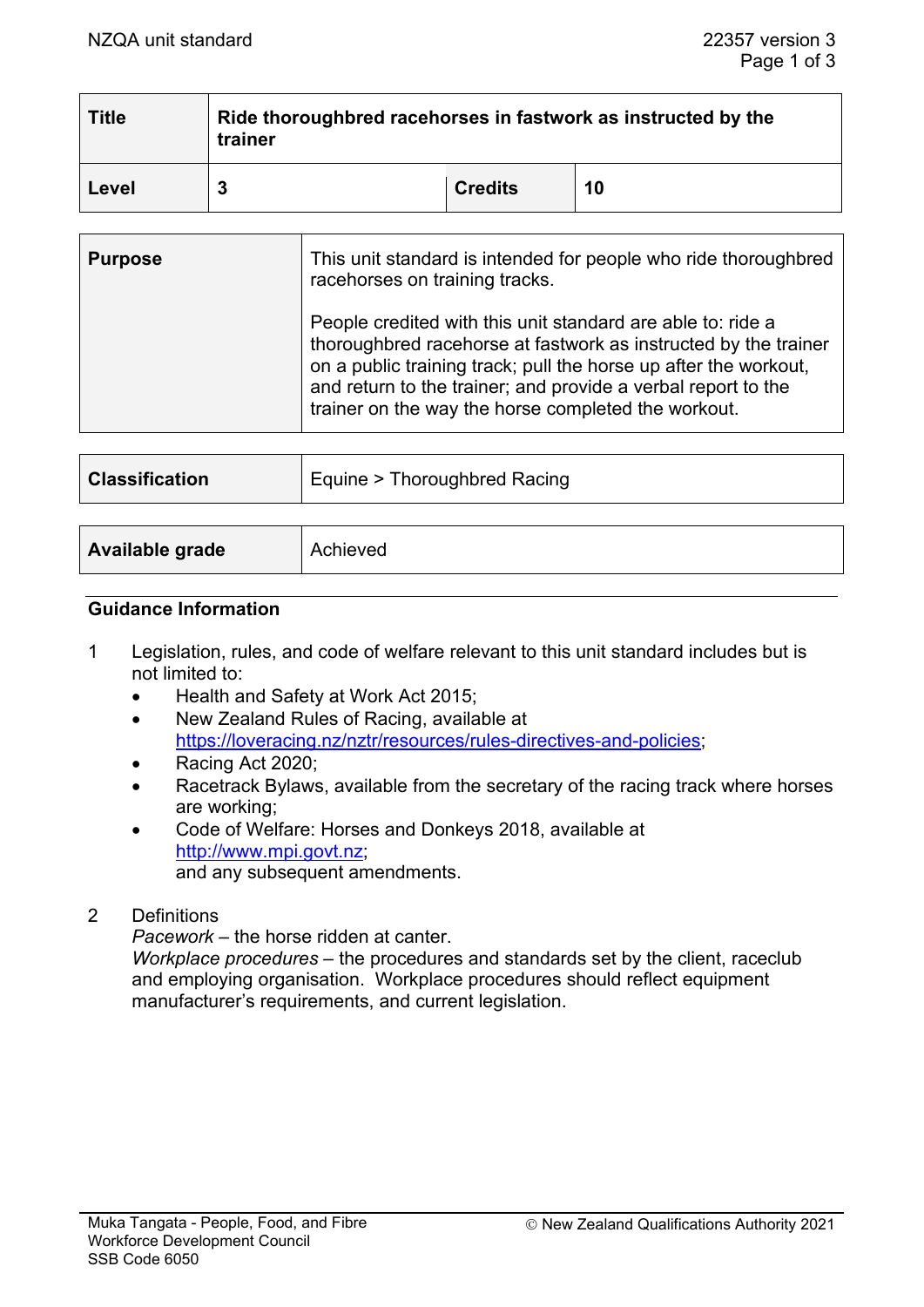- 3 For the purposes of assessment:
	- evidence must be presented in accordance with workplace procedures.
	- assessment must be supplied from a commercial business operation under normal working conditions and undertaken on a public training track.
	- evidence must be presented on both experienced and inexperienced horses. A rider must demonstrate competency consistently when riding an experienced horse solo and in company, and an inexperienced horse solo and in company.
	- the safety gear worn by the rider must meet the standards set by New Zealand Thoroughbred Racing Inc. Information is available at [https://loveracing.nz/.](https://loveracing.nz/)

# **Outcomes and performance criteria**

### **Outcome 1**

Ride a thoroughbred racehorse at fastwork as instructed by the trainer on a public training track.

# **Performance criteria**

- 1.1 Receive and clarify instructions.
- 1.2 Adjust gear to ensure designated action and safety for horse and rider.
- 1.3 Warm up and ride the horse confidently, at the pace, distance, and sectional times as directed by the trainer, with the horse under control.

Range easy canter, half pace, three quarter pace, working gallop, full gallop.

- 1.4 Encourage the horse to remain balanced, relaxed and on the bit, and perform at all paces.
- 1.5 Ride the horse and conduct self, according to the New Zealand Rules of Racing.

# **Outcome 2**

Pull the horse up after the workout, and return to the trainer.

#### **Performance criteria**

- 2.1 Pull the horse up gradually.
- 2.2 Return the horse to the trainer in a controlled manner.

#### **Outcome 3**

Provide a verbal report to the trainer on the way the horse completed the workout.